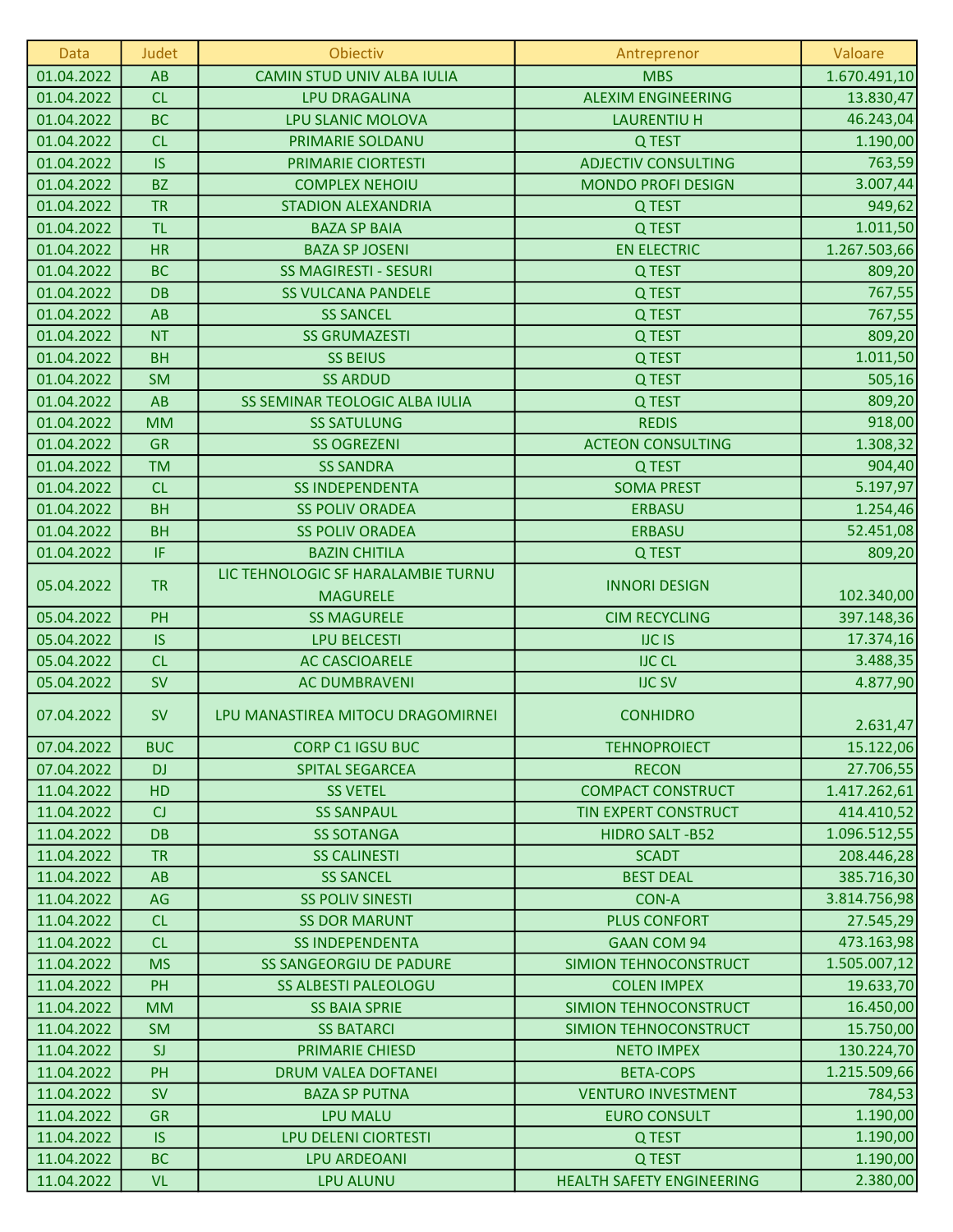| Data       | Judet      | Obiectiv                                                    | Antreprenor                  | Valoare      |
|------------|------------|-------------------------------------------------------------|------------------------------|--------------|
| 11.04.2022 | <b>VN</b>  | <b>LPU LIVEZU</b>                                           | <b>REX POD</b>               | 15.124,32    |
| 11.04.2022 | <b>VN</b>  | <b>LPU TULNICI</b>                                          | <b>CONSANDY SERV CONSULT</b> | 2.380,00     |
| 11.04.2022 | <b>VN</b>  | <b>LPU TULNICI</b>                                          | <b>STOIAN CORNELIU PFA</b>   | 3.317,77     |
| 11.04.2022 | <b>DB</b>  | <b>AC RUNCU- BREBU</b>                                      | <b>MASTERCLASS</b>           | 138.569,53   |
| 11.04.2022 | <b>SM</b>  | AC MOFTIN - DOMANESTI                                       | PERFECT DOMITIANA            | 163.015,72   |
| 11.04.2022 | <b>TR</b>  | <b>AC VIDELE</b>                                            | <b>MAGNUM CONSTRUCT</b>      | 397.984,36   |
| 11.04.2022 | <b>MH</b>  | AC GOGOSU                                                   | POPESCU NEDELEA CRISU        | 5.942,35     |
| 11.04.2022 | <b>MH</b>  | <b>AC GARLA MARE</b>                                        | POPESCU NEDELEA CRISU        | 5.695,70     |
| 11.04.2022 | CS         | <b>AC SLATINA NERA</b>                                      | POPESCU NEDELEA CRISU        | 1.186,00     |
| 11.04.2022 | GL         | <b>AC UMBRARESTI</b>                                        | <b>VILA</b>                  | 8.927,92     |
| 11.04.2022 | <b>DJ</b>  | AC VALEA STANCIULUI                                         | <b>CONCAS</b>                | 89.107,20    |
| 11.04.2022 | <b>TL</b>  | <b>AC TURCOAIA</b>                                          | <b>SIGMA APS CONSTRUCT</b>   | 50.679,72    |
| 11.04.2022 | GJ         | <b>AC AMARADIA</b>                                          | <b>LEXSERCON</b>             | 4.365,55     |
| 11.04.2022 | <b>MH</b>  | <b>AC TIGANASI</b>                                          | POPESCU NEDELEA CRISU        | 5.439,52     |
| 11.04.2022 | <b>MH</b>  | <b>AC BACLES</b>                                            | POPESCU NEDELEA CRISU        | 9.770,43     |
| 11.04.2022 | CL         | <b>AC DOROBANTU</b>                                         | <b>FRANGOMY SOLUTIONS</b>    | 7.001,75     |
| 11.04.2022 | <b>TM</b>  | <b>AC GATAIA</b>                                            | POPESCU NEDELEA CRISU        | 3.124,90     |
| 11.04.2022 | CS         | <b>AC TEREGOVA</b>                                          | POPESCU NEDELEA CRISU        | 2.945,04     |
| 11.04.2022 | <b>VL</b>  | <b>AC STOILESTI</b>                                         | <b>VIOCLAR IMPEX</b>         | 5.750,57     |
| 11.04.2022 | <b>VL</b>  | <b>AC STOILESTI</b>                                         | <b>VIOCLAR IMPEX</b>         | 140.048,89   |
| 12.04.2022 | <b>VN</b>  | PASTRAVARIA LEPSA TULNICI                                   | <b>KAT CONCEPT DESIGN</b>    | 210.290,85   |
| 12.04.2022 | <b>NT</b>  | <b>BORLESTI - CASA MONAHALA MANASTIREA</b><br><b>NECHIT</b> | <b>VISION ENGINEERING</b>    | 15.672,30    |
| 12.04.2022 | <b>TR</b>  | <b>DISPENSAR SUHAIA</b>                                     | <b>CONSULT PROIECT</b>       | 81.046,59    |
| 12.04.2022 | <b>IS</b>  | <b>CENTRUL DE SCREENING IASI</b>                            | <b>CONEST</b>                | 1.982.860,77 |
| 12.04.2022 | PH         | <b>SPITAL SINAIA</b>                                        | <b>BOG ART</b>               | 2.879.818,19 |
| 12.04.2022 | HD         | <b>BAZIN VULCAN</b>                                         | <b>CON A</b>                 | 663.237,93   |
| 12.04.2022 | <b>BN</b>  | COLEGIUL NATIONAL LIUVIU REBREANU BN                        | <b>MIS GRUP</b>              | 3.173.433,82 |
| 12.04.2022 | GJ         | <b>MANASTIRE TISMANA</b>                                    | <b>IASICON</b>               | 266.094,55   |
| 12.04.2022 | <b>BUC</b> | <b>PALAT NIFON</b>                                          | <b>ERBASU</b>                | 2.662.104,02 |
| 12.04.2022 | <b>SV</b>  | CASA SOC SF NICOLAE PUTNA                                   | SIMION TEHNOCONSTRUCT        | 5.712.707,48 |
| 12.04.2022 | <b>GR</b>  | PRIMARIE COMANA                                             | <b>TC CONSTRUCT</b>          | 360.388,95   |
| 12.04.2022 | <b>MS</b>  | PIATA AGROA; OMENTARA REGHIN                                | <b>FAR FOUNDATION</b>        | 848.695,34   |
| 12.04.2022 | PH         | <b>UNIV UPG PLOIESTI</b>                                    | <b>COLEN IMPEX</b>           | 1.274.958,75 |
| 12.04.2022 | GL         | CAMIN STUD UNIV DUNAREA DE JOS GALATI                       | <b>CONCIVIA</b>              | 676.009,74   |
| 12.04.2022 | <b>BUC</b> | <b>COMPLEX PANDURI</b>                                      | ERBASU / BANCA TRANSILVANIA  | 1.530.811,98 |
| 12.04.2022 | <b>VS</b>  | <b>CINEMA HUSI</b>                                          | <b>AUDIOTECH MULTIMEDIA</b>  | 265.121,58   |
| 12.04.2022 | AB         | <b>BAZA SP TIP 1 BLAJ</b>                                   | <b>TOBIMAR CONSTRUCT</b>     | 1.851.352,98 |
| 12.04.2022 | AB         | <b>COMPLEX OCNA MURES</b>                                   | <b>NORD CONFOREST</b>        | 1.276.949,09 |
| 12.04.2022 | <b>AB</b>  | <b>COMPLEX OCNA MURES</b>                                   | <b>NORD CONFOREST</b>        | 435.883,37   |
| 12.04.2022 | <b>IS</b>  | <b>BAZA SP TIBANESTI</b>                                    | <b>CASREP</b>                | 715.800,25   |
| 12.04.2022 | <b>VN</b>  | <b>BAZA SP GOLESTI</b>                                      | <b>IDEAL TZUP</b>            | 1.003.314,44 |
| 12.04.2022 | <b>TL</b>  | <b>BAZA SP TIP 1 BAIA</b>                                   | <b>HENTZA BUSINESS</b>       | 1.000.659,83 |
| 12.04.2022 | <b>BT</b>  | <b>COMPLEX SAVENI</b>                                       | <b>CORNELL S FLOOR</b>       | 1.860.412,35 |
| 12.04.2022 | <b>CL</b>  | <b>AC DOROBANTU</b>                                         | <b>ROMANOR</b>               | 484.543,30   |
| 12.04.2022 | <b>AB</b>  | <b>AC DAIA ROMANA</b>                                       | <b>UNILAV CONS</b>           | 637.420,47   |
| 12.04.2022 | <b>TR</b>  | <b>AC DRACEA</b>                                            | <b>MIRUNA MARIA</b>          | 198.016,00   |
| 12.04.2022 | <b>MH</b>  | AC BACLES - SMADOVITA                                       | <b>NEW BEGINNING</b>         | 239.144,52   |
| 12.04.2022 | IF         | <b>AC TUNARI</b>                                            | <b>ALCONS ENGINEERING</b>    | 16.592,13    |
| 12.04.2022 | <b>VL</b>  | <b>AC HOREZU</b>                                            | <b>SOMA PREST</b>            | 31.097,40    |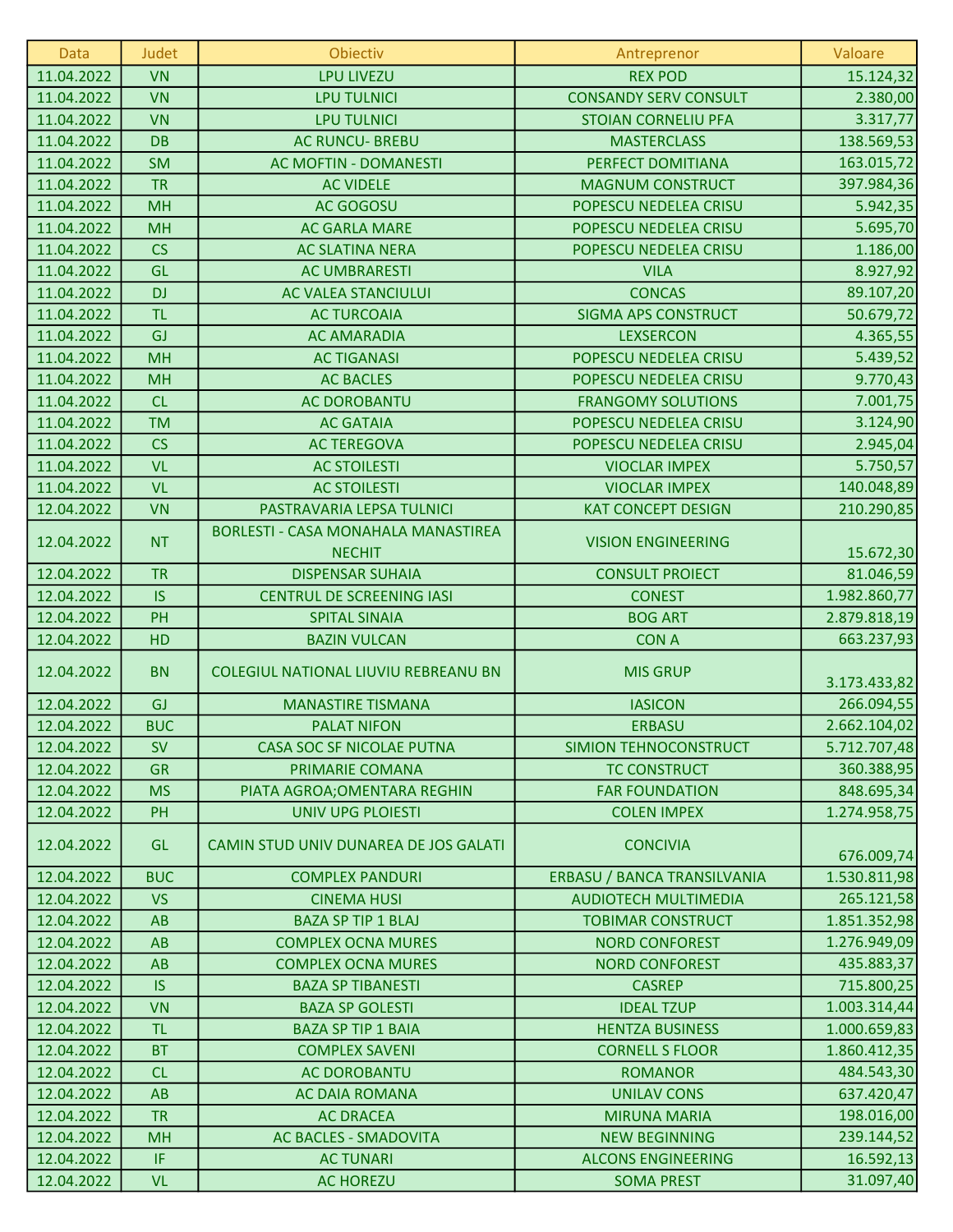| Data       | Judet      | Obiectiv                           | Antreprenor                | Valoare      |
|------------|------------|------------------------------------|----------------------------|--------------|
| 12.04.2022 | AB         | <b>AC DACIA ROMANA</b>             | <b>FRANGOMY SOLUTIONS</b>  | 9.976,22     |
| 12.04.2022 | <b>BH</b>  | <b>AC VALEA LUI MIHAI</b>          | <b>SANDOR LUKACS</b>       | 901.470,98   |
| 12.04.2022 | <b>VL</b>  | <b>AC SINESTI</b>                  | <b>CAREX GROUP</b>         | 297.087,41   |
| 12.04.2022 | <b>BH</b>  | AC VALEA LUI MIHAI                 | <b>SANDOR LUKACS</b>       | 109.427,37   |
| 12.04.2022 | <b>VN</b>  | <b>AC BOGZA</b>                    | <b>MARSERVICE</b>          | 40.098,24    |
| 12.04.2022 | <b>SV</b>  | <b>AC MILISAUTI</b>                | <b>FRANGOMY SOLUTIONS</b>  | 6.395,21     |
| 12.04.2022 | CL         | <b>AC GRADISTEA</b>                | <b>FRANGOMY SOLUTIONS</b>  | 5.894,13     |
| 12.04.2022 | <b>GR</b>  | <b>AC IZVOARELE</b>                | <b>FRANGOMY SOLUTIONS</b>  | 18.920,88    |
| 12.04.2022 | <b>TR</b>  | AC DRAGANESTI-VLASCA               | <b>CONSINSTAL PRO 2000</b> | 945.921,58   |
| 12.04.2022 | CL         | <b>AC TAMADAU MARE</b>             | <b>MACOM GROUP</b>         | 127.381,56   |
| 12.04.2022 | <b>TL</b>  | <b>AC BEIDAUD</b>                  | <b>LAURENCE</b>            | 109.099,08   |
| 12.04.2022 | <b>TL</b>  | <b>AC BEIDAUD</b>                  | <b>LAURENCE</b>            | 66.798,47    |
| 12.04.2022 | GL         | <b>AC BARCEA</b>                   | <b>BEST DEAL</b>           | 793.500,33   |
| 12.04.2022 | <b>VS</b>  | <b>SS ZAPODENI</b>                 | <b>VID HOLDING</b>         | 53.956,77    |
| 12.04.2022 | OT         | <b>SS URZICA</b>                   | <b>BAICULESCU</b>          | 300.833,38   |
| 12.04.2022 | <b>SV</b>  | <b>SS DARMANESTI</b>               | SIMION TEHNOCONSTRUCT      | 16.450,00    |
| 12.04.2022 | CJ         | <b>SS TURDA</b>                    | <b>ACI</b>                 | 3.189.331,10 |
| 12.04.2022 | GJ         | <b>SS BALANESTI</b>                | <b>MEVA CONCEPT</b>        | 337.518,79   |
| 12.04.2022 | <b>CT</b>  | <b>SS LIMANU</b>                   | <b>VID HOLDING</b>         | 236.448,68   |
| 12.04.2022 | <b>VL</b>  | <b>SS VLADESTI</b>                 | Q TEST                     | 809,20       |
| 12.04.2022 | AG         | <b>SS POLIV PITESTI</b>            | Q TEST                     | 837,76       |
| 12.04.2022 | <b>SB</b>  | <b>SS TALMACIU</b>                 | Q TEST                     | 809,20       |
| 12.04.2022 | <b>DB</b>  | <b>SS SOTANGA</b>                  | Q TEST                     | 809,20       |
| 12.04.2022 | <b>BZ</b>  | <b>SS BUZAU</b>                    | <b>HEALTH SAFETY</b>       | 833,00       |
| 12.04.2022 | CS         | <b>SS RESITA</b>                   | <b>HEALTH SAFETY</b>       | 821,10       |
| 12.04.2022 | AG         | <b>SS ALBOTA</b>                   | Q TEST                     | 809,20       |
| 12.04.2022 | AG         | <b>SS BUDEASA</b>                  | <b>ACTEON CONSULTING</b>   | 1.588,35     |
| 12.04.2022 | <b>IS</b>  | <b>SS MOGOSESTI SIRET</b>          | <b>HEALTH SAFETY</b>       | 416,50       |
| 12.04.2022 | <b>VN</b>  | <b>SS GOLESTI</b>                  | <b>HEALTH SAFETY</b>       | 868,70       |
| 12.04.2022 | <b>VL</b>  | <b>SS IONESTI</b>                  | <b>INREDIGO</b>            | 19.211,42    |
| 12.04.2022 | <b>BH</b>  | <b>SS POLIV ORADEA</b>             | <b>ERBASU</b>              | 89.904,26    |
| 12.04.2022 | <b>BH</b>  | <b>SS VIISOARA</b>                 | <b>FAR FOUNDATION</b>      | 136.136,00   |
| 12.04.2022 | AG         | <b>SS T ARGHEZI PITESTI</b>        | Q TEST                     | 3.236,80     |
| 12.04.2022 | AG         | <b>SS ALBOTA</b>                   | <b>RAM GEBAUDE</b>         | 817.774,52   |
| 12.04.2022 | <b>SV</b>  | <b>SS HORODNIC DE JOS</b>          | <b>IOSIMAR</b>             | 255.862,19   |
| 12.04.2022 | <b>BUC</b> | <b>SS SC 197</b>                   | <b>PEGANI CONSTRUCT</b>    | 95.018,42    |
| 13.04.2022 | <b>CT</b>  | <b>CENTRU CIVIC CUMPANA</b>        | <b>AGHEMIR COMPANY</b>     | 6.363,12     |
| 13.04.2022 | <b>VL</b>  | <b>LPU ALUNU</b>                   | <b>INFRACAD DP</b>         | 158.270,00   |
| 13.04.2022 | <b>VS</b>  | <b>AC DRAGOMIRESTI</b>             | <b>INSIDE CONSTRUCTION</b> | 1.209.504,03 |
| 13.04.2022 | <b>IS</b>  | <b>AC SINESTI</b>                  | <b>INSIDE CONSTRUCTION</b> | 1.325.553,97 |
| 13.04.2022 | GJ         | <b>COMPLEX CRASNA</b>              | <b>MAIA STRUCTURI</b>      | 858.241,44   |
| 13.04.2022 | AG         | <b>SC T ARGHEZI PITESTI</b>        | <b>ZEUS</b>                | 1.044.496,18 |
| 13.04.2022 | GJ         | <b>SS NOVACI</b>                   | <b>ACE</b>                 | 241.214,80   |
| 13.04.2022 | AG         | <b>SC PAUNESCU PITESTI</b>         | <b>BEST CONSTRUCT GRUP</b> | 1.055.004,74 |
| 13.04.2022 | AG         | <b>SS BUDEASA</b>                  | <b>BEST CONSTRUCT GRUP</b> | 967.735,24   |
| 13.04.2022 | <b>VL</b>  | <b>SS VLADESTI</b>                 | <b>HIDRO SALT B-92</b>     | 1.183.658,16 |
| 13.04.2022 | GJ         | <b>COMPLEX CRASNA</b>              | Q TEST                     | 809,20       |
| 13.04.2022 | AB         | <b>BAZA SP ALBA IULIA- MICESTI</b> | <b>COMPACT CONSTRUCT</b>   | 383.482,73   |
| 13.04.2022 | <b>MM</b>  | <b>BAZA SP RECEA - MOCIRA</b>      | Q TEST                     | 809,20       |
| 13.04.2022 | <b>IS</b>  | <b>BAZA SP TIBANESTI</b>           | Q TEST                     | 809,20       |
| 13.04.2022 | <b>OT</b>  | <b>BAZA SP CURTISOARA</b>          | Q TEST                     | 767,55       |
| 13.04.2022 | <b>GR</b>  | <b>BAZA SP TIP 1 GIURGIU</b>       | Q TEST                     | 767,55       |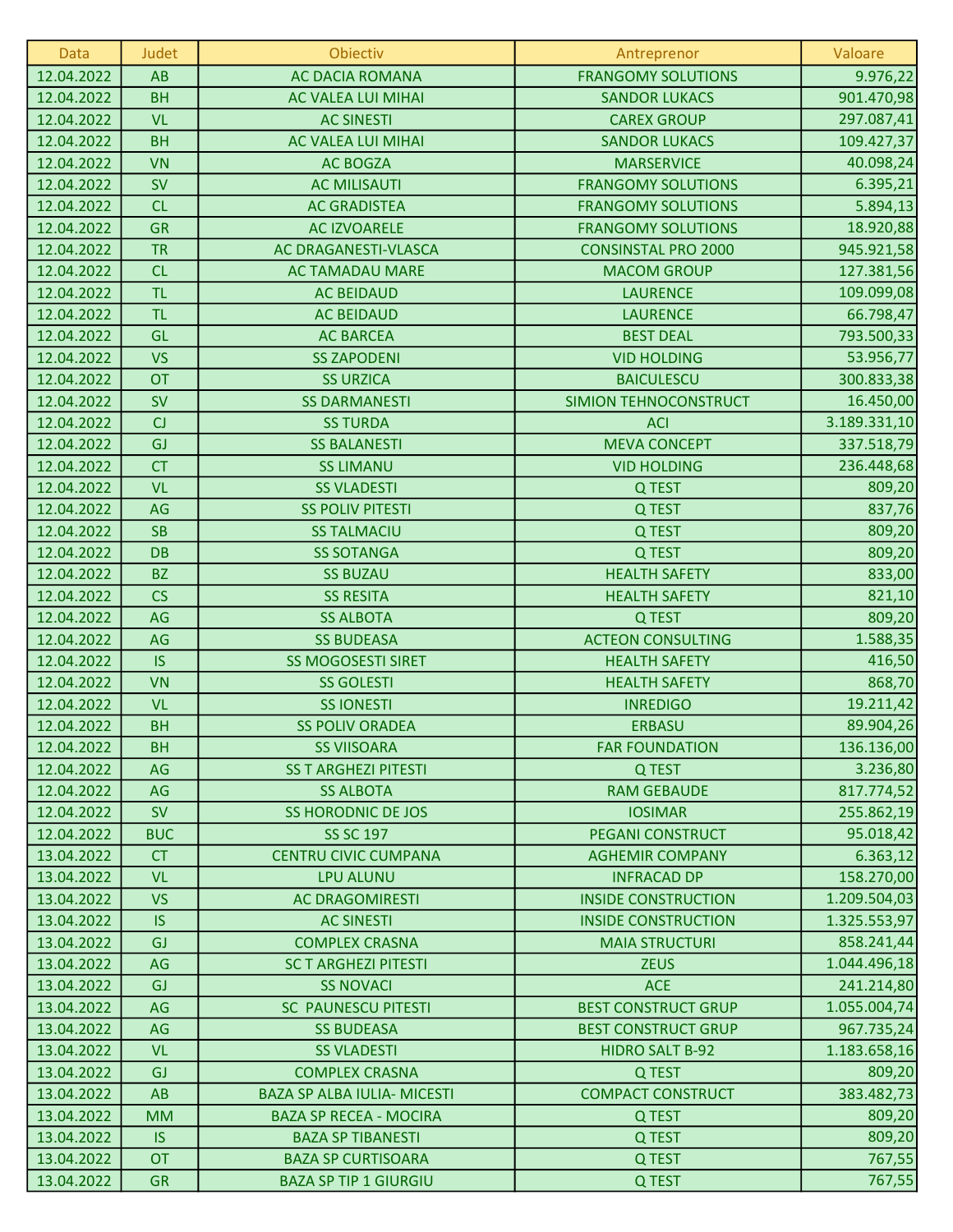| Data       | Judet     | Obiectiv                              | Antreprenor                      | Valoare      |
|------------|-----------|---------------------------------------|----------------------------------|--------------|
| 13.04.2022 | <b>GR</b> | <b>BAZA SP SINGURENI</b>              | Q TEST                           | 767,55       |
| 13.04.2022 | <b>AB</b> | <b>BAZA SP TIP 1 SEBES</b>            | Q TEST                           | 904,40       |
| 13.04.2022 | <b>BN</b> | <b>BAZA SP TIP 1 PRUNDU BARGAULUI</b> | Q TEST                           | 904,40       |
| 13.04.2022 | <b>MM</b> | <b>BAZA SP RECEA - MOCIRA</b>         | <b>AGCM</b>                      | 403.029,03   |
| 13.04.2022 | <b>AR</b> | <b>BAZA SP INEU</b>                   | <b>AGCM</b>                      | 529.964,47   |
| 13.04.2022 | CJ        | <b>BAZA SP TURDA</b>                  | <b>HEALTH SAFETY ENGINEERING</b> | 833,00       |
| 13.04.2022 | <b>GR</b> | <b>BAZA SP COMANA - TERRA</b>         | Q TEST                           | 922,25       |
| 13.04.2022 | <b>BV</b> | <b>BAZA SP ZARNESTI</b>               | Q TEST                           | 833,00       |
| 13.04.2022 | <b>GR</b> | <b>BAZA SP COMANA - TERRA</b>         | <b>FRANGOMY SOLUTIONS</b>        | 33.503,37    |
| 13.04.2022 | <b>VL</b> | <b>AC FARTATESTI</b>                  | <b>NEACSU BOGDAN ANDREI</b>      | 23.396,95    |
| 13.04.2022 | GJ        | <b>AC ARCANI</b>                      | <b>NEACSU BOGDAN ANDREI</b>      | 1.209,91     |
| 13.04.2022 | <b>BC</b> | <b>AC ITESTI</b>                      | <b>MAIASIN PREST</b>             | 8.656,49     |
| 13.04.2022 | <b>BC</b> | <b>AC POSURI - BUCSESTI</b>           | MUNTEANU CO ADRIAN               | 9.378,57     |
| 13.04.2022 | <b>BC</b> | <b>AC POSURI - BUCSESTI</b>           | <b>CADANIS CONSULTING</b>        | 120.291,08   |
| 13.04.2022 | <b>BC</b> | <b>AC LIVEZI</b>                      | <b>SEMARINO</b>                  | 212.964,91   |
| 13.04.2022 | <b>DJ</b> | AC SEACA DE CAMP                      | <b>INREDIGO</b>                  | 5.075,71     |
| 13.04.2022 | <b>VL</b> | <b>AC SINESTI</b>                     | <b>INREDIGO</b>                  | 11.232,89    |
| 13.04.2022 | <b>DJ</b> | <b>AC CERAT</b>                       | <b>INREDIGO</b>                  | 15.564,68    |
| 13.04.2022 | <b>DB</b> | <b>AC VREBU- RANCU</b>                | <b>VENTURO INVESTMENT</b>        | 2.946,91     |
| 13.04.2022 | <b>VL</b> | <b>AC DANICEI</b>                     | <b>GLOBAL PROIECT</b>            | 10.672,67    |
| 13.04.2022 | <b>DJ</b> | <b>AC BREASTA</b>                     | <b>SOMA PREST</b>                | 11.729,36    |
| 13.04.2022 | <b>GR</b> | <b>AC PRUNDU</b>                      | <b>SOMA PREST</b>                | 5.728,87     |
| 13.04.2022 | <b>BN</b> | <b>AC GALATII BISTRITEI</b>           | <b>INSTAL CONSTRUCTNORD</b>      | 16.725,18    |
| 13.04.2022 | <b>IS</b> | <b>AC OTELENI</b>                     | <b>MAIASIN PREST</b>             | 6.741,77     |
| 13.04.2022 | <b>IS</b> | <b>AC SINESTI</b>                     | <b>MAIASIN PREST</b>             | 18.411,69    |
| 13.04.2022 | <b>VS</b> | <b>AC DRAGOMIRESTI</b>                | <b>MAIASIN PREST</b>             | 14.375,23    |
| 13.04.2022 | AG        | AC BUDEASA- GALASESTI                 | <b>VENTURO INVESTMENT</b>        | 9.163,92     |
| 13.04.2022 | <b>BV</b> | AC VAMA BUZAULUI                      | <b>VENTURO INVESTMENT</b>        | 903,31       |
| 13.04.2022 | GJ        | <b>BAZIN TG JIU</b>                   | Q TEST                           | 809,20       |
| 13.04.2022 | <b>SB</b> | <b>BAZIN MEDIAS</b>                   | Q TEST                           | 1.011,50     |
| 13.04.2022 | <b>BV</b> | <b>BAZIN TG JIU</b>                   | Q TEST                           | 809,20       |
| 13.04.2022 | <b>BN</b> | <b>BAZIN LIVEZI</b>                   | <b>RECORD</b>                    | 142.914,18   |
| 13.04.2022 | <b>SV</b> | <b>BAZIN RADAUTI</b>                  | <b>GENERAL CONSTRUCT</b>         | 20.646,50    |
| 13.04.2022 | <b>BV</b> | <b>BAZIN FAGARAS</b>                  | <b>SPS</b>                       | 117.306,05   |
| 13.04.2022 | <b>BV</b> | <b>BAZIN FAGARAS</b>                  | <b>SPS</b>                       | 387.845,28   |
| 13.04.2022 | <b>TM</b> | <b>BAZIN TIMISOARA</b>                | <b>HEALTH SAFETY ENGINEERING</b> | 1.178,10     |
| 13.04.2022 | <b>BH</b> | <b>BAZIN ORADEA</b>                   | DA VINCI CONSTRUCT               | 194.547,21   |
| 13.04.2022 | <b>TR</b> | <b>BAZIN TR MAGURELE</b>              | <b>VID HOLDING INDUSTRY</b>      | 637.923,28   |
| 13.04.2022 | <b>MH</b> | <b>BAZIN DR TR SEVERIN</b>            | <b>HEALTH SAFETY ENGINEERING</b> | 833,00       |
| 13.04.2022 | <b>IS</b> | <b>SS SINESTI</b>                     | <b>ERVCONST GROUP</b>            | 3.081.249,87 |
| 13.04.2022 | <b>CT</b> | <b>SS POLIV CTA</b>                   | <b>EUROMATERIA</b>               | 608.593,96   |
| 13.04.2022 | <b>TM</b> | <b>SS SAG</b>                         | <b>HEALTH SAFETY ENGINEERING</b> | 952,00       |
| 13.04.2022 | <b>AR</b> | <b>SS TARNOVA</b>                     | <b>HEALTH SAFETY ENGINEERING</b> | 833,00       |
| 13.04.2022 | CJ        | <b>SS DEJ</b>                         | <b>HEALTH SAFETY ENGINEERING</b> | 416,50       |
| 13.04.2022 | <b>SM</b> | <b>SS APA</b>                         | <b>HEALTH SAFETY ENGINEERING</b> | 833,00       |
| 13.04.2022 | <b>AR</b> | <b>SS SIRIA</b>                       | <b>HEALTH SAFETY ENGINEERING</b> | 833,00       |
| 13.04.2022 | HD        | <b>SS VETEL</b>                       | <b>HEALTH SAFETY ENGINEERING</b> | 833,00       |
| 13.04.2022 | SJ        | <b>SS SAMSUD</b>                      | <b>HEALTH SAFETY ENGINEERING</b> | 833,00       |
| 13.04.2022 | <b>DJ</b> | <b>SS CETATE</b>                      | <b>NOVARA T IMPEX</b>            | 634.756,78   |
| 13.04.2022 | <b>VN</b> | <b>SS GOLESTI</b>                     | <b>HIDRO SALT B-92</b>           | 369.423,33   |
| 13.04.2022 | SJ        | <b>SS CIZER</b>                       | PAULO GEPA CONSTRUCT             | 500.644,32   |
| 13.04.2022 | IF.       | <b>SS CHIAJNA - ROSU</b>              | <b>COLEN IMPEX</b>               | 60.814,21    |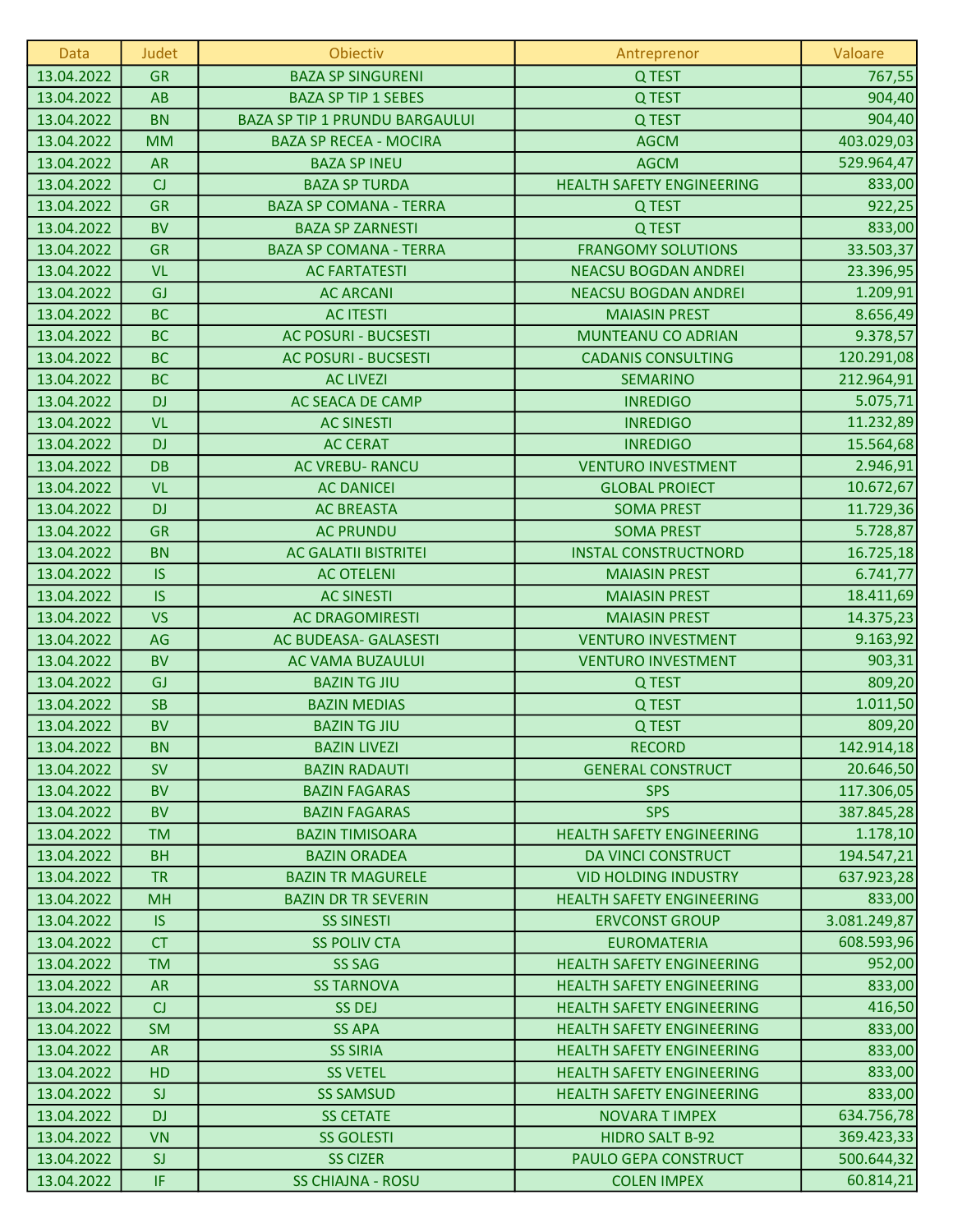| Data       | Judet      | Obiectiv                                           | Antreprenor                      | Valoare    |
|------------|------------|----------------------------------------------------|----------------------------------|------------|
| 13.04.2022 | CJ         | <b>SS TURDA</b>                                    | <b>STRUCTURALL CONSULTING</b>    | 16.327,40  |
| 13.04.2022 | <b>BH</b>  | <b>SS UILEACU DE BEIUS</b>                         | <b>ECOTEK PROJECTS</b>           | 1.649,23   |
| 13.04.2022 | <b>OT</b>  | <b>SS SERBANESTI</b>                               | <b>ALFA CONSTRUCT</b>            | 154.700,00 |
| 13.04.2022 | <b>TL</b>  | <b>SS GRECI</b>                                    | <b>HEALTH SAFETY ENGINEERING</b> | 833,00     |
| 13.04.2022 | PH         | <b>SS PLOPENI</b>                                  | <b>GEBERAL CLIMA THERM</b>       | 329.975,10 |
| 13.04.2022 | AB         | SS ALBA IULIA SEMINAR TEOLOGIC                     | DA VINCI CONSTRUCT               | 39.016,75  |
| 13.04.2022 | IF         | <b>SS CIOLPANI</b>                                 | <b>HIDRO SALT B-92</b>           | 251.309,08 |
| 13.04.2022 | CS         | <b>SS RACASDIA</b>                                 | <b>HEALTH SAFETY ENGINEERING</b> | 809,20     |
| 13.04.2022 | AB         | <b>SS SANCEL</b>                                   | <b>STARCONS</b>                  | 2.654,22   |
| 13.04.2022 | AB         | SS ALBA IULIA SEMINAR TEOLOGIC                     | <b>STARCONS</b>                  | 3.280,04   |
| 13.04.2022 | <b>MS</b>  | <b>SS SANGIORGIU DE PADURE</b>                     | <b>STARCONS</b>                  | 6.730,28   |
| 13.04.2022 | SI         | <b>SS CIZER</b>                                    | <b>STARCONS</b>                  | 3.554,55   |
| 13.04.2022 | <b>OT</b>  | <b>SS URZICA</b>                                   | <b>INREDIGO</b>                  | 6.512,25   |
| 13.04.2022 | <b>TL</b>  | <b>SS DAENI</b>                                    | <b>PLUS CONFORT</b>              | 471.042,12 |
| 13.04.2022 | CL         | <b>SS DOR MARUNT</b>                               | <b>PLUS CONFORT</b>              | 198.674,95 |
| 13.04.2022 | <b>DB</b>  | <b>SS VULCANA PANDELE</b>                          | <b>INREDIGO</b>                  | 20.030,17  |
| 13.04.2022 | <b>DJ</b>  | <b>SS CETATE</b>                                   | <b>VENTURO INVESTMENT</b>        | 4.450,56   |
| 13.04.2022 | GJ         | <b>SS RANCA</b>                                    | <b>SOMA PREST</b>                | 12.473,92  |
| 13.04.2022 | <b>VL</b>  | <b>SS MACIUCA</b>                                  | <b>SOMA PREST</b>                | 7.378,87   |
| 13.04.2022 | <b>AR</b>  | <b>SS TARNOVA</b>                                  | POPESCU NEDELEA CRISU            | 30.702,87  |
| 13.04.2022 | <b>AR</b>  | <b>SS SIRIA</b>                                    | POPESCU NEDELEA CRISU            | 15.080,09  |
| 13.04.2022 | SJ         | <b>SS CIZER</b>                                    | <b>HEALTH SAFETY ENGINEERING</b> | 833,00     |
| 13.04.2022 | <b>SV</b>  | <b>SS FALTICENI</b>                                | SIMION TEHNOCONSTRUCT            | 243.786,51 |
| 13.04.2022 | <b>TR</b>  | <b>BISERICA SF PARASCHEVA SUHAIA</b>               | <b>MAGNUM CONSTRUCT PROIECT</b>  | 281.337,96 |
| 13.04.2022 | AB         | <b>MANASTIRE RAMET</b>                             | <b>ALFA CONSTRUCT</b>            | 102.199,25 |
| 13.04.2022 | <b>BUC</b> | <b>AMBULANTA BUC-IF</b>                            | Q TEST                           | 922,25     |
| 13.04.2022 | <b>CT</b>  | <b>SANATORIU TECHIRGHIOL</b>                       | PFA BEDE NICOLAE                 | 8.700,71   |
| 13.04.2022 | <b>BN</b>  | <b>COL L REBREANU BISTRITA</b>                     | <b>HEALTH SAFETY ENGINEERING</b> | 952,00     |
| 13.04.2022 | AB         | <b>MANASTIRE RAMET</b>                             | <b>HEALTH SAFETY ENGINEERING</b> | 892,50     |
| 13.04.2022 | <b>IS</b>  | PRIMARIE HALAUCESTI                                | <b>KAPITAN CONSTRUCT</b>         | 420.473,78 |
| 13.04.2022 | <b>GR</b>  | TARG SAPTAMANAL BOLINTIN VALE                      | <b>SOMA PREST</b>                | 17.771,64  |
| 13.04.2022 | SI         | <b>CENTRU COMUNITAR CHIESD</b>                     | Q TEST                           | 1.190,00   |
| 13.04.2022 | <b>TR</b>  | ANEXA PRIMARIE PUNCT ISU SLPBOZIA<br><b>MANDRA</b> | Q TEST                           | 1.190,00   |
| 13.04.2022 | PH         | <b>BUSTENI - SF CRUCE CARAIMAN</b>                 | <b>HEALTH SAFETY ENGINEERING</b> | 952,00     |
| 13.04.2022 | GJ         | <b>TRIBUNAL TG JIU</b>                             | <b>VICTOR CONSTRUCT</b>          | 130.301,46 |
| 13.04.2022 | GJ         | <b>TRIBUNAL TG JIU</b>                             | <b>HISTRIA INTERNATIONAL</b>     | 78.587,60  |
| 13.04.2022 | HD         | TRIBUNAL HD SI JUDECATORIE DEVA                    | Q TEST                           | 1.190,00   |
| 13.04.2022 | <b>DB</b>  | <b>JUDECATORIE TGV</b>                             | <b>SOMA PREST</b>                | 116.325,00 |
| 13.04.2022 | <b>DB</b>  | <b>JUDECATORIE TGV</b>                             | Q TEST                           | 1.190,00   |
| 13.04.2022 | AB         | SPITAL ALBA IULIA                                  | Q TEST                           | 949,62     |
| 13.04.2022 | PH         | <b>SPITAL SINAIA</b>                               | <b>EURO CONSULT</b>              | 2.231,25   |
| 13.04.2022 | PH         | <b>SPITAL SINAIA</b>                               | <b>TEHNIC-CELA</b>               | 9.713,89   |
| 13.04.2022 | <b>TR</b>  | <b>CINEMA FLACARA TR MAGURELE</b>                  | <b>MAIA STRUCTURI</b>            | 721.189,37 |
| 13.04.2022 | <b>TR</b>  | <b>CINEMA FLACARA TR MAGURELE</b>                  | <b>MAIA STRUCTURI</b>            | 315.994,81 |
| 13.04.2022 | <b>TR</b>  | <b>REAB SS SUHAIA</b>                              | <b>REAL DECO</b>                 | 346.392,88 |
| 13.04.2022 | CJ         | ACADEMIA DE MUZICA CLUJ                            | <b>HEALTH SAFETY ENGINEERING</b> | 1.190,00   |
| 13.04.2022 | CJ         | CRESA CLUJ NAPOCA                                  | <b>VERBAU</b>                    | 671.182,97 |
| 13.04.2022 | CJ         | <b>CRESA CLUJ NAPOCA</b>                           | <b>VERBAU</b>                    | 77.785,03  |
| 13.04.2022 | AB         | <b>CAMIN STUD ALBA IULIA</b>                       | <b>ECOTEK PROJECTS</b>           | 35.742,88  |
| 14.04.2022 | PH         | PARAUL AZUGA - UMBROASA                            | <b>MARACINE NICOMAR</b>          | 15.053,50  |
| 14.04.2022 | <b>DB</b>  | <b>STADION TARGOVISTE</b>                          | <b>NOVART ENGINEERING</b>        | 494.232,75 |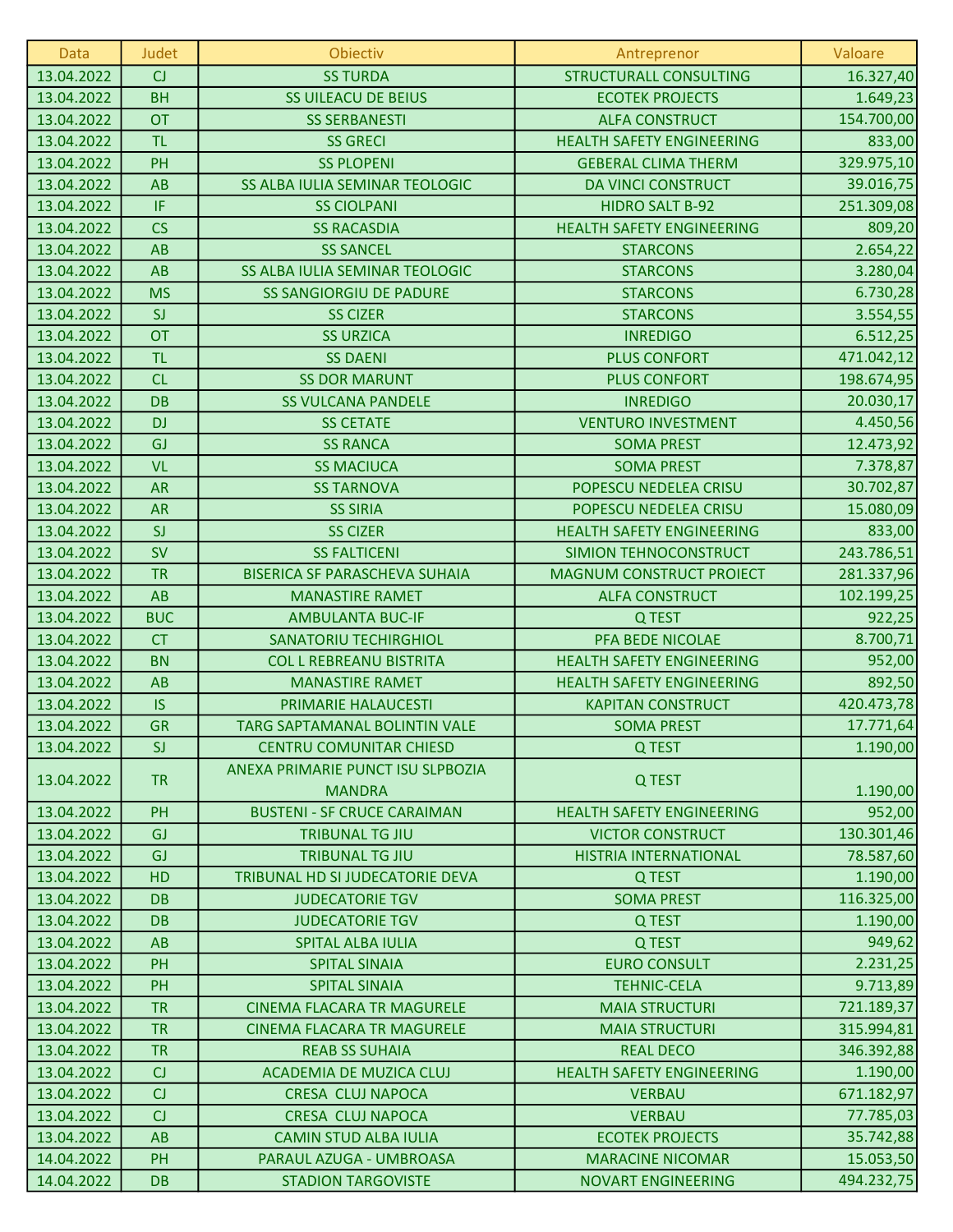| Data       | Judet      | Obiectiv                          | Antreprenor                      | Valoare      |
|------------|------------|-----------------------------------|----------------------------------|--------------|
| 14.04.2022 | <b>IS</b>  | <b>LPU SINESTI</b>                | <b>DARCONS</b>                   | 20.208,21    |
| 14.04.2022 | <b>TR</b>  | <b>LPU VITANESTI</b>              | <b>BRUMATAX</b>                  | 87.051,33    |
| 14.04.2022 | <b>VN</b>  | <b>LPU PALTIN</b>                 | <b>CRISTILORY PROD</b>           | 360.170,27   |
| 14.04.2022 | CL         | <b>SPITAL CALARASI</b>            | <b>ERBASU</b>                    | 892.620,72   |
| 14.04.2022 | <b>TR</b>  | <b>FOSE CALMATUIU DE SUS</b>      | <b>CRISTITA</b>                  | 57.486,39    |
| 14.04.2022 | <b>TR</b>  | <b>FOSE CRANGENI</b>              | <b>CONSANDY SERV</b>             | 2.380,00     |
| 14.04.2022 | <b>AR</b>  | <b>FOSE TARNOVA</b>               | <b>TERMOPRO EDIL</b>             | 355.189,30   |
| 14.04.2022 | <b>TR</b>  | <b>FOSE CALMATUIU DE SUS</b>      | <b>CRISTITA</b>                  | 672.174,19   |
| 14.04.2022 | <b>VS</b>  | <b>CINEMA DACIA HUSI</b>          | <b>AUDIOTECH MULTIMEDIA</b>      | 541.742,90   |
| 14.04.2022 | PH         | <b>CAMIN STUD UPG PLOIESTI</b>    | <b>GUSOI NEAGA FANEL</b>         | 730,00       |
| 14.04.2022 | <b>TR</b>  | <b>SC SAELELE</b>                 | <b>REAL DECO</b>                 | 353.426,87   |
| 14.04.2022 | IF         | <b>CORP C26 ANI OTOPENI</b>       | <b>GUSOI NEAGA FANEL</b>         | 795,00       |
| 14.04.2022 | CL         | <b>SPITAL CALARASI</b>            | <b>EUROFIN CONSULT</b>           | 677,63       |
| 14.04.2022 | CL         | DISPENSAR SOLDANU - NEGOIESTI     | <b>NICO CONSTRUCT</b>            | 152.316,56   |
| 14.04.2022 | <b>SM</b>  | <b>BAZIN TASNAD</b>               | <b>MBS</b>                       | 385.546,95   |
| 14.04.2022 | <b>TM</b>  | <b>BAZIN MOSNITA NOUA</b>         | <b>HEALTH SAFETY ENGINEERING</b> | 952,00       |
| 14.04.2022 | <b>AR</b>  | <b>BAZA SP SANTANA</b>            | <b>FILDO STARCONS</b>            | 421.782,45   |
| 14.04.2022 | <b>BT</b>  | <b>COMPLEX SP SAVENI</b>          | <b>SLV CONSULT</b>               | 6.341,07     |
| 14.04.2022 | <b>SB</b>  | <b>BAZA SP SELIMBAR</b>           | <b>STARCONS PMP</b>              | 3.684,60     |
| 14.04.2022 | AB         | <b>BAZA SP BLAJ</b>               | <b>STARCONS PMP</b>              | 16.529,98    |
| 14.04.2022 | PH         | <b>COMPLEX SP BERCENI</b>         | <b>EUROFIN CONSULT</b>           | 882,59       |
| 14.04.2022 | <b>VN</b>  | <b>BAZA SP GOLESTI</b>            | <b>CONSANDY SERV</b>             | 1.190,00     |
| 14.04.2022 | <b>AR</b>  | <b>BAZA SP SANTANA</b>            | <b>HEALTH SAFETY ENGINEERING</b> | 1.011,50     |
| 14.04.2022 | <b>AR</b>  | <b>BAZA SP INEU</b>               | <b>HEALTH SAFETY ENGINEERING</b> | 833,00       |
| 14.04.2022 | <b>BN</b>  | <b>COMPLEX SP UNIREA BISTRITA</b> | <b>ENERGOGAN</b>                 | 27.590,64    |
| 14.04.2022 | <b>BZ</b>  | <b>BAZA SP BUZAU</b>              | <b>ACS NEW</b>                   | 8.599,55     |
| 14.04.2022 | AB         | <b>BAZA SP TEIUS</b>              | <b>HENTZA BUSINESS</b>           | 273.848,18   |
| 14.04.2022 | <b>MM</b>  | <b>BAZA SP BARSANA</b>            | <b>DA VINCI</b>                  | 258.522,13   |
| 14.04.2022 | <b>DJ</b>  | <b>BAZA SP BAILESTI</b>           | <b>ACT CONSTRUCT</b>             | 238.677,10   |
| 14.04.2022 | <b>BZ</b>  | <b>BAZA SP BUZAU</b>              | <b>ACS NEW</b>                   | 230.631,79   |
| 14.04.2022 | DB         | <b>BAZA SP TARGOVISTE</b>         | <b>MARIAD INTERCONS</b>          | 89.401,88    |
| 14.04.2022 | AG         | <b>BAZA SP PITESTI</b>            | <b>OVI ARCHITECTURE</b>          | 281.321,66   |
| 14.04.2022 | <b>BZ</b>  | <b>COMPLEX SP NEHOIU</b>          | <b>MONDO PROFI</b>               | 87.191,61    |
| 14.04.2022 | <b>MS</b>  | SEDIU ISU HOREA TG MURES          | <b>SOCOT</b>                     | 27.085,98    |
| 14.04.2022 | <b>BUC</b> | <b>AMBULANTA BUC-IF</b>           | PFA BEDE NICOLAE                 | 4.451,43     |
| 14.04.2022 | <b>CT</b>  | <b>CAZINO CTA</b>                 | <b>TEHNOCONSULT PROIECT</b>      | 16.107,60    |
| 14.04.2022 | <b>BH</b>  | SEDIU DNA ORADEA                  | <b>CONSTRUCTORUL SALARD</b>      | 193.973,08   |
| 14.04.2022 | <b>SM</b>  | <b>BISERICA TASNAD</b>            | <b>REGIO CONSTRUCT</b>           | 327.716,11   |
| 14.04.2022 | <b>BH</b>  | MANASTIRE URSULINELE - ORADEA     | <b>ABED NEGO COM</b>             | 1.937.474,37 |
| 14.04.2022 | CL         | PRIMARIE PERISORU                 | <b>MARIAD INTERCONS</b>          | 137.461,71   |
| 14.04.2022 | <b>CT</b>  | <b>CENTRU CIVIC CUMPANA</b>       | <b>LACTO PROD</b>                | 342.935,08   |
| 14.04.2022 | PH         | ASEZAMANT MONAHAL CORNU           | <b>ACS NEW</b>                   | 214.193,68   |
| 14.04.2022 | GJ         | <b>MANASTIRE HUREZANI</b>         | <b>ROMTAD</b>                    | 295.862,96   |
| 14.04.2022 | <b>TR</b>  | PRIMARIE CALMATUI                 | <b>CONSANDY SERV</b>             | 1.190,00     |
| 14.04.2022 | <b>SV</b>  | CASA SOC SF IERARH NICOLAE PUTNA  | <b>PRO MANAGEMNT</b>             | 337,10       |
| 14.04.2022 | <b>SV</b>  | CASA SOC SF IERARH NICOLAE PUTNA  |                                  | 9.226,94     |
| 14.04.2022 | AG         | <b>SS CETATENI</b>                | <b>RAM GEBAUDE</b>               | 263.060,27   |
| 14.04.2022 | <b>VL</b>  | <b>SS HOREZU</b>                  | <b>TEAM WORLD CONSTRUCT</b>      | 123.615,22   |
| 14.04.2022 | CL         | <b>SS ROSETI</b>                  | <b>EURO CONSULT</b>              | 712,41       |
| 14.04.2022 | PH         | <b>SS BREBU</b>                   | <b>EURO CONSULT</b>              | 1.190,00     |
| 14.04.2022 | <b>BT</b>  | <b>SS HLIPICENI</b>               | PRO MANAGEMNT                    | 800,00       |
| 14.04.2022 | <b>SV</b>  | <b>SS LITENI</b>                  | PRO MANAGEMNT                    | 850,00       |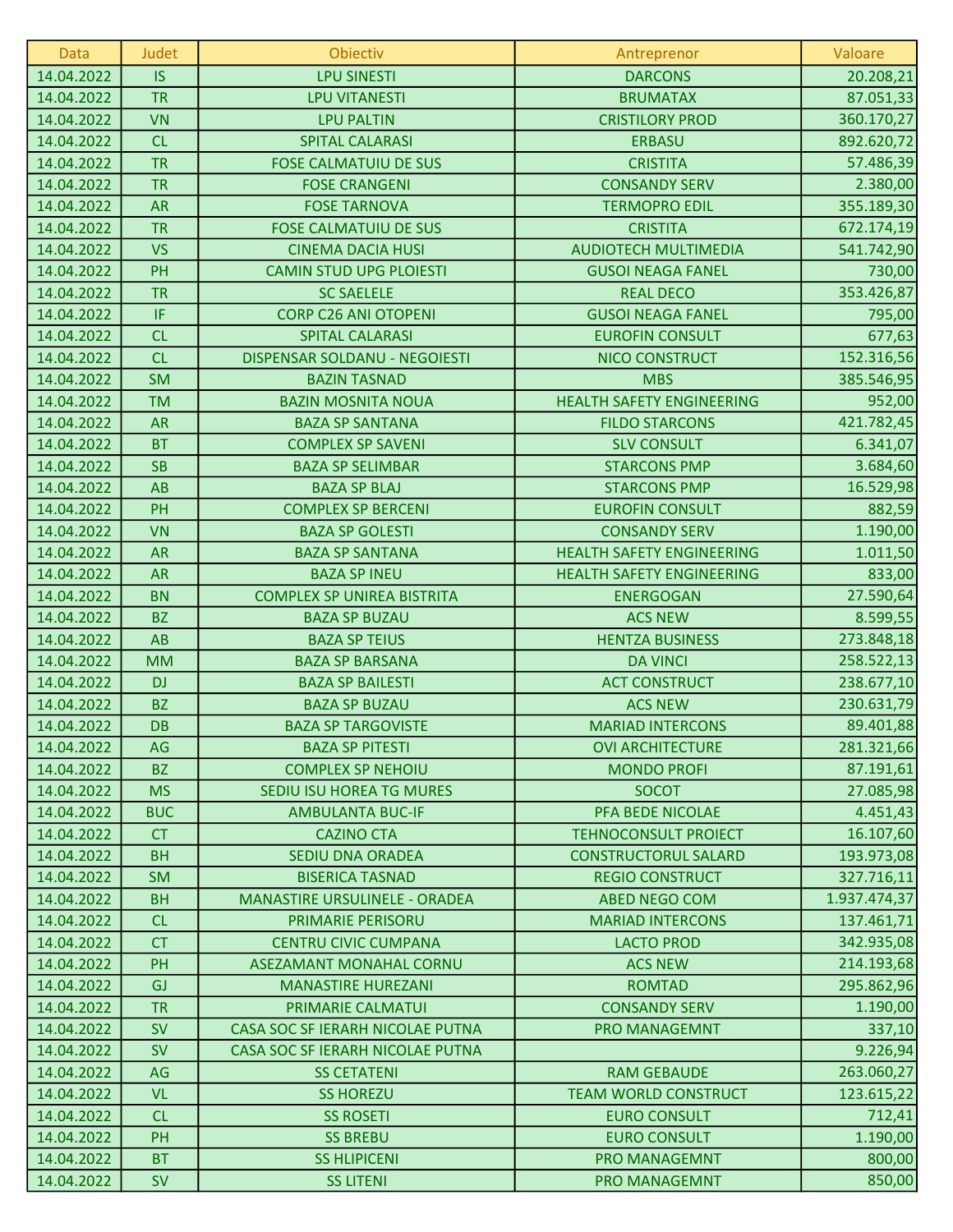| Data       | <b>Judet</b> | Obiectiv                                  | Antreprenor                      | Valoare      |
|------------|--------------|-------------------------------------------|----------------------------------|--------------|
| 14.04.2022 | <b>TM</b>    | <b>SS DUDESTII NOI</b>                    | <b>ACE</b>                       | 635,05       |
| 14.04.2022 | <b>DJ</b>    | <b>SS GHERCESTI</b>                       | <b>TEAM WORLD CONSTRUCT</b>      | 53.065,20    |
| 14.04.2022 | <b>CT</b>    | <b>SS LIMANU</b>                          | <b>VID HOLDING</b>               | 67.382,80    |
| 14.04.2022 | PH           | <b>SS CAMPINA</b>                         | <b>COLEN IMPEX</b>               | 3.229,90     |
| 14.04.2022 | GL           | <b>SS SCHELA</b>                          | <b>COLEN IMPEX</b>               | 4.975,15     |
| 14.04.2022 | <b>BZ</b>    | <b>SS GHERASENI</b>                       | <b>COLEN IMPEX</b>               | 3.248,70     |
| 14.04.2022 | CL           | <b>SS INDEPENDENTA</b>                    | <b>GUSOI NEAGA FANEL</b>         | 646,00       |
| 14.04.2022 | CL           | <b>SS DOR MARUNT</b>                      | <b>GUSOI NEAGA FANEL</b>         | 646,00       |
| 14.04.2022 | <b>DB</b>    | <b>SS MANESTI</b>                         | <b>COLEN IMPEX</b>               | 5.000,98     |
| 14.04.2022 | <b>BZ</b>    | <b>SS MARACINENI - CAPATANESTI</b>        | <b>COLEN IMPEX</b>               | 3.348,21     |
| 14.04.2022 | CL           | <b>SS UNIREA</b>                          | <b>EUROFIN CONSULT</b>           | 833,00       |
| 14.04.2022 | IL.          | <b>SS ANDRASESTI</b>                      | <b>EURO CONSULT</b>              | 1.190,00     |
| 14.04.2022 | <b>BT</b>    | <b>SS CANDESTI</b>                        | <b>SUCT</b>                      | 1.060.292,49 |
| 14.04.2022 | <b>CS</b>    | <b>SS POJEJENA</b>                        | <b>BAICULESCU CONSTRUCT</b>      | 251.590,46   |
| 14.04.2022 | <b>SV</b>    | <b>SS VADU MOLDOVITEI</b>                 | SIMION TEHNOCONSTRUCT            | 324.209,23   |
| 14.04.2022 | GJ           | <b>AC URDARI</b>                          | <b>MARIAD INTERCONS</b>          | 444.343,91   |
| 14.04.2022 | <b>BC</b>    | <b>SS DOFTEANA</b>                        | <b>CONSANDY SERV</b>             | 1.190,00     |
| 14.04.2022 | <b>BN</b>    | <b>SS SANMIHAIU DE CAMPIE</b>             | <b>FLAELY GRUP</b>               | 4.251,77     |
| 15.04.2022 | <b>BC</b>    | <b>AC PODURI</b>                          | MUNTEANU CO ADRIAN               | $-8.487,61$  |
| 18.04.2022 | <b>TL</b>    | <b>AC CARPINIS- IECEA MICA</b>            | <b>PROCAD BUSINESS</b>           | 21.420,00    |
| 18.04.2022 | <b>BT</b>    | <b>LPU DARABANI</b>                       | <b>ADJECTIV CONSULTING</b>       | 1.190,00     |
| 18.04.2022 | <b>SV</b>    | <b>LPU LITENI</b>                         | <b>ADJECTIV CONSULTING</b>       | 2.380,00     |
| 18.04.2022 | <b>BC</b>    | LPU SOLONT - CUCUIETI                     | <b>CONSANDY SERV CONSULTING</b>  | 1.547,00     |
| 18.04.2022 | IS           | LPU MOGOSESTI-SIRET                       | <b>CONSANDY SERV CONSULTING</b>  | 1.190,00     |
| 18.04.2022 | <b>VS</b>    | <b>LPU EPURENI</b>                        | <b>CONSANDY SERV CONSULTING</b>  | 1.190,00     |
| 18.04.2022 | <b>VN</b>    | PU VIZANTEA - PISCUL RADULUI - MESTEACANI | <b>CONSANDY SERV CONSULTING</b>  | 2.380,00     |
| 18.04.2022 | <b>TR</b>    | LPU BEUCA- PLOPI- ZAMBREASCA              | <b>CONSANDY SERV CONSULTING</b>  | 1.487,50     |
| 18.04.2022 | <b>IS</b>    | <b>LPU TOMESTI</b>                        | <b>HEALTH SAFETY ENGINEERING</b> | 1.983,34     |
| 18.04.2022 | PH           | <b>LPU GORNET</b>                         | <b>HEALTH SAFETY ENGINEERING</b> | 1.190,00     |
| 18.04.2022 | <b>TR</b>    | <b>LPU DOBROTESTI</b>                     | <b>GUSOI NEAGA FANEL</b>         | 750,00       |
| 18.04.2022 | PH           | <b>LPU GORNET</b>                         | <b>NED SPECIALIST CONSULT</b>    | 5.930,12     |
| 18.04.2022 | DB           | <b>LPU VULCANA BAI</b>                    | <b>NED SPECIALIST CONSULT</b>    | 10.756,32    |
| 18.04.2022 | <b>TM</b>    | <b>SS TOPOLOVATU MARE</b>                 | <b>LAURENTIU H</b>               | 483.060,64   |
| 18.04.2022 | CL           | <b>SS ROSETI</b>                          | <b>MASTERCLASS AG</b>            | 1.637.413,94 |
| 18.04.2022 | <b>TM</b>    | <b>SS TOMNATIC</b>                        | <b>ACE</b>                       | 344.343,23   |
| 18.04.2022 | <b>CT</b>    | <b>SS POLIV CONSTANTA</b>                 | <b>ECOINSTAL URBAN</b>           | 20.688,22    |
| 18.04.2022 | <b>HR</b>    | <b>SS VLAHITA</b>                         | <b>OVI ARCHITECTURE</b>          | 303.718,37   |
| 18.04.2022 | <b>MH</b>    | AC GOGOSU                                 | <b>GROUP NOVA CONSTRUCT</b>      | 343.931,79   |
| 18.04.2022 | <b>VL</b>    | <b>AC DANICEI</b>                         | <b>MELENTARII</b>                | 1.169.299,87 |
| 18.04.2022 | <b>BV</b>    | <b>BAZIN FAGARAS</b>                      | <b>SPS PETROL SERVICE</b>        | 1.239.794,67 |
| 18.04.2022 | <b>TM</b>    | <b>BAZIN MOSNITA NOUA</b>                 | <b>BEST DEAL PROIECT</b>         | 614.850,75   |
| 18.04.2022 | <b>AB</b>    | <b>BAZA SP TIP 2 BLAJ</b>                 | <b>ADRU SOLUTION</b>             | 533.761,26   |
| 18.04.2022 | <b>TM</b>    | <b>BAZA SP BUZIAS</b>                     | <b>POL ORIENT</b>                | 395.791,60   |
| 18.04.2022 | <b>VL</b>    | <b>COMPLEX SP BERBESTI</b>                | <b>HISPANO CONSTRUCT</b>         | 400.189,48   |
| 20.04.2022 | <b>BC</b>    | <b>AC PODURI</b>                          | <b>MUNTEANU CO ADRIAN</b>        | 8.487,61     |
| 20.04.2022 | <b>VS</b>    | LPU VASLUI - BURSUCANI                    | PROF CON INVEST                  | 252.593,23   |
| 20.04.2022 | <b>TR</b>    | <b>LPU SACENI - CIURARI</b>               | <b>SIM RAM</b>                   | 975,45       |
| 20.04.2022 | <b>VS</b>    | <b>LPU BACANI</b>                         | <b>ADJECTIV CONSULTING</b>       | 2.380,00     |
| 20.04.2022 | <b>IS</b>    | LPU CIORTESTI - DELENI                    | <b>OAJDEA CATALIN</b>            | 27.668,16    |
| 20.04.2022 | <b>TR</b>    | <b>LPU SUHAIA</b>                         | <b>EURO CONSULT 07</b>           | 1.190,00     |
| 20.04.2022 | GJ           | LPU ROSIA DE AMARADIA                     | <b>GUSOI NEAGA FANEL</b>         | 2.000,00     |
| 20.04.2022 | GJ           | LPU BERLESTI - GALACESTI                  | <b>GUSOI NEAGA FANEL</b>         | 2.000,00     |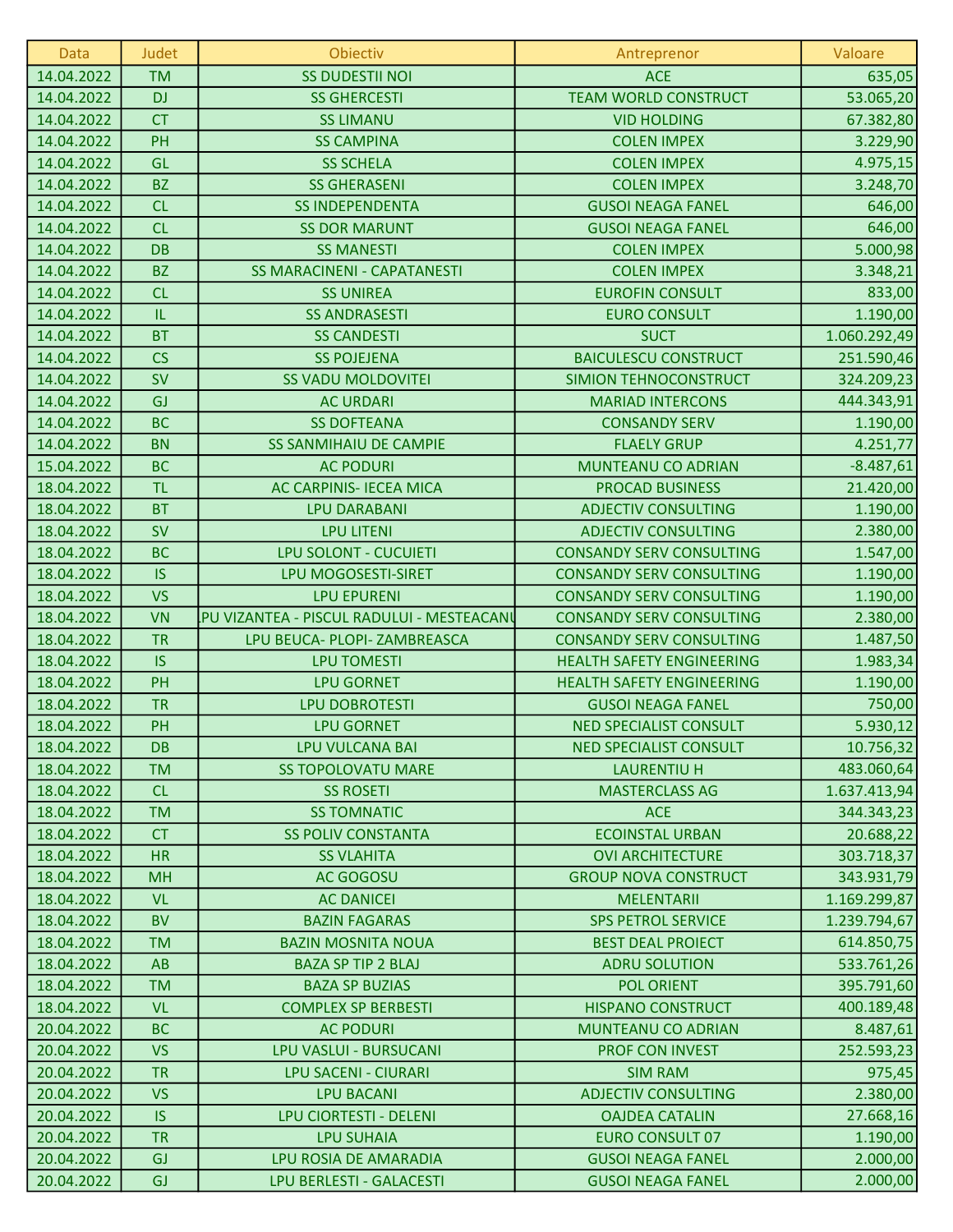| Data       | Judet      | Obiectiv                               | Antreprenor                       | Valoare      |
|------------|------------|----------------------------------------|-----------------------------------|--------------|
| 20.04.2022 | <b>VN</b>  | <b>AC MARASESTI</b>                    | <b>CONBETA</b>                    | 188.861,11   |
| 20.04.2022 | GJ         | <b>AV TURBUREA</b>                     | <b>TERMOPLUS</b>                  | 159.522,74   |
| 20.04.2022 | <b>BH</b>  | <b>AC SIMIAN</b>                       | <b>BUMB COMPANY</b>               | 2.939,05     |
| 20.04.2022 | <b>SV</b>  | AC MILISAUTI - BADEUTI                 | <b>BUILDING GOOD HOUSES</b>       | 124.393,08   |
| 20.04.2022 | <b>SM</b>  | <b>AC MOFTIN</b>                       | PERFECT DOMITIANA                 | 251.315,24   |
| 20.04.2022 | <b>SM</b>  | <b>AC MOFTIN</b>                       | <b>AMBIENTAL LAND</b>             | 5.213,74     |
| 20.04.2022 | <b>BC</b>  | <b>AC LIVEZI</b>                       | <b>SEMARINO</b>                   | 50.141,84    |
| 20.04.2022 | <b>IS</b>  | <b>AC TUTORA</b>                       | <b>VID HOLDING INDUSTRY</b>       | 22.198,15    |
| 20.04.2022 | <b>IS</b>  | <b>AC OTELENI</b>                      | <b>SAFESTEEL</b>                  | 227.968,09   |
| 20.04.2022 | <b>BN</b>  | AC MIJLOCENII BARGAULUI                | <b>FAR FOUNDATION</b>             | 192.806,58   |
| 20.04.2022 | <b>BC</b>  | <b>AC FILIPESTI- HARLESTI</b>          | <b>CONSTRUCT LUCIA</b>            | 189.587,72   |
| 20.04.2022 | <b>IS</b>  | <b>AC RADUCANENI</b>                   | <b>VERTICAL BUILD CONSTRUCT</b>   | 226.842,91   |
| 20.04.2022 | <b>IS</b>  | <b>AC COSTULENI</b>                    | <b>EURO CONSULT 07</b>            | 1.190,00     |
| 20.04.2022 | <b>TR</b>  | <b>BAZIN TURNU MAGURELE</b>            | <b>VID HOLDING INDUSTRY</b>       | 135.584,74   |
| 20.04.2022 | PH         | <b>BAZIN CORNU</b>                     | <b>HIDRO SALT B-92</b>            | 178.028,76   |
| 20.04.2022 | <b>MM</b>  | <b>SS GROSII TIBLESULUI</b>            | SIMION TEHNOCONSTRUCT             | 15.750,00    |
| 20.04.2022 | <b>BH</b>  | <b>SS ABRAMUT</b>                      | <b>CONCAS</b>                     | 3.194,96     |
| 20.04.2022 | <b>BZ</b>  | <b>SS GLODEANU SARAT - PITULICEA</b>   | <b>SEC ADINVEST</b>               | 899,57       |
| 20.04.2022 | <b>MM</b>  | <b>SS BISTRA</b>                       | SIMION TEHNOCONSTRUCT             | 19.276,83    |
| 20.04.2022 | <b>IS</b>  | <b>SS DLENI- MAXUT</b>                 | PRO MANAGEMENT SERVICE            | 800,00       |
| 20.04.2022 | SI         | <b>SS SAMSUD</b>                       | <b>STARCONS PMP</b>               | 8.385,21     |
| 20.04.2022 | <b>GR</b>  | <b>SS IZVOARELE</b>                    | <b>SPS PETROL SERVICE</b>         | 139.353,76   |
| 20.04.2022 | SI         | <b>SS SAMSUD</b>                       | <b>AVRIL</b>                      | 1.276.363,51 |
| 20.04.2022 | <b>BUC</b> | SC GEN 28                              | <b>PEGANI CONSTRUCT</b>           | 346.361,39   |
| 20.04.2022 | CJ         | <b>SS SANPAUL</b>                      | TIN EXPERT CONSTRUCT              | 274.389,04   |
| 20.04.2022 | GJ         | <b>SS CRUSET</b>                       | <b>EUROFIN</b>                    | 1.190,00     |
| 20.04.2022 | VL         | <b>SS STOENESTI</b>                    | <b>EUROFIN</b>                    | 1.190,00     |
| 20.04.2022 | AG         | <b>SS CORBI</b>                        | <b>GUSOI NEAGA FANEL</b>          | 714,00       |
| 20.04.2022 | <b>VL</b>  | <b>SS MIHAESTI</b>                     | <b>GUSOI NEAGA FANEL</b>          | 710,00       |
| 20.04.2022 | <b>VL</b>  | <b>SS MACIUCA</b>                      | <b>GUSOI NEAGA FANEL</b>          | 2.000,00     |
| 20.04.2022 | <b>VL</b>  | <b>SS PAUSESTI MAGLASI</b>             | <b>GUSOI NEAGA FANEL</b>          | 1.000,00     |
| 20.04.2022 | AG         | <b>SC N IORGA PITESTI</b>              | <b>GUSOI NEAGA FANEL</b>          | 690,00       |
| 20.04.2022 | <b>TR</b>  | <b>REAB SS ROSIORI DE VEDE</b>         | <b>CAREX GROUP</b>                | 635.242,65   |
| 20.04.2022 | <b>VL</b>  | <b>TRIBUNAL VALCEA</b>                 | <b>ECOINSTAL URBAN</b>            | 8.355,56     |
| 20.04.2022 | IF.        | <b>CORP C26 ANI OTOPENI</b>            | <b>ECOINSTAL URBAN</b>            | 41.920,32    |
| 20.04.2022 | <b>TR</b>  | TRIBUNAL HUNEDOARA SI JUDECATORIE DEVA | <b>ACOMIN/ BANCA TRANSILVANIA</b> | 1.046.959,21 |
| 20.04.2022 | <b>BH</b>  | <b>PIATA SALONTA</b>                   | ASFAMIXT/ELESAL                   | 41.693,11    |
| 20.04.2022 | <b>DJ</b>  | <b>BISERICA MADONA DUDU CRAIOVA</b>    | <b>GUSOI NEAGA FANEL</b>          | 790,00       |
| 20.04.2022 | CL         | PRIMARIE SOLDANU                       | <b>MARIAD INTERCONS</b>           | 180.351,56   |
| 20.04.2022 | IF.        | <b>MANASTIRE SNAGOV</b>                | <b>EUROFIN CONSULT</b>            | 1.190,00     |
| 20.04.2022 | IF.        | <b>MANASTIRE SNAGOV</b>                | PODOLEANU MIRCEA PFA              | 5.707,47     |
| 20.04.2022 | <b>IS</b>  | PRIMARIE HALAUCESTI                    | PRO MANAGEMENT SERVICE            | 900,00       |
| 20.04.2022 | <b>VN</b>  | <b>BAZA SP GOLESTI</b>                 | <b>HUTANU D BOGDAN</b>            | 14.248,23    |
| 20.04.2022 | <b>SB</b>  | <b>BAZA SP SELIMBAR</b>                | <b>ACT CONSTRUCT MANAGEMENT</b>   | 418.595,25   |
| 20.04.2022 | <b>MM</b>  | <b>BAZA SP RECEA - OCIRA</b>           | <b>AMBIENTAL LAND</b>             | 4.402,16     |
| 20.04.2022 | AB         | <b>BAZA SP MICESTI</b>                 | <b>AMBIENTAL LAND</b>             | 4.082,12     |
| 20.04.2022 | IF         | <b>BAZA SP PANTELIMON</b>              | <b>SPS PETROL SERVICE</b>         | 364.066,70   |
| 20.04.2022 | <b>VL</b>  | <b>COMPLEX BERBESTI</b>                | <b>GUSOI NEAGA FANEL</b>          | 1.496,00     |
| 20.04.2022 | <b>DB</b>  | <b>DISPENSAR BEZDEAD</b>               | <b>PRO STRATEGY</b>               | 42.577,78    |
| 20.04.2022 | CL         | <b>SPITAL CALARASI</b>                 | <b>TECHNO VISION CONSULTING</b>   | 2.094,61     |
| 20.04.2022 | GJ         | REAB SALA BERLESTI - SCRADA            | <b>HEVATEX</b>                    | 8.450,12     |
| 21.04.2022 | CJ         | <b>BAZA SP DEJ</b>                     | <b>POL ORIENT</b>                 | 497.174,82   |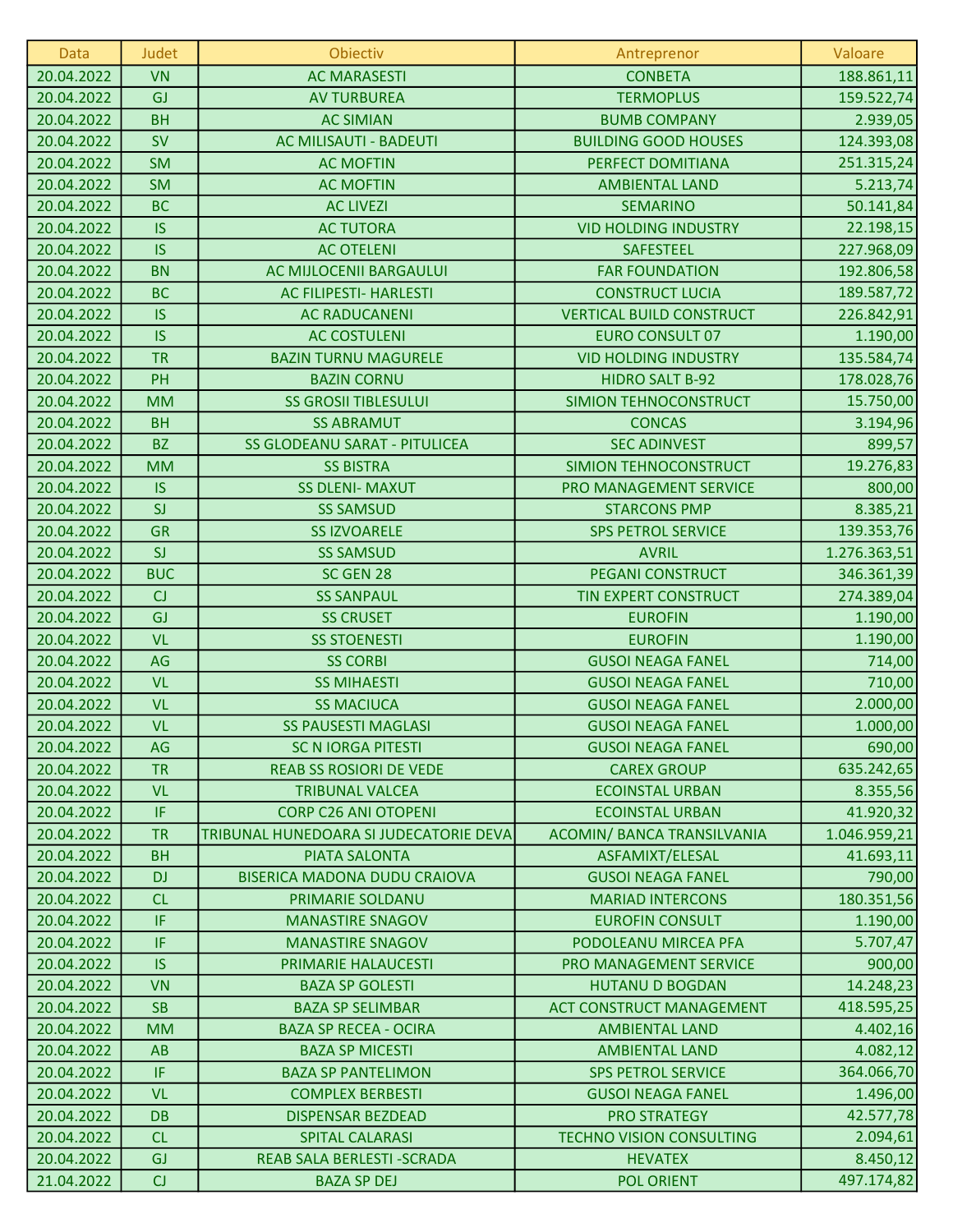| <b>Data</b> | Judet      | Obiectiv                          | Antreprenor              | Valoare      |
|-------------|------------|-----------------------------------|--------------------------|--------------|
| 27.04.2022  | <b>TR</b>  | <b>CINEMA FLACARA TR MAGURELE</b> | <b>GS CONSULTING</b>     | 64.404,25    |
| 27.04.2022  | <b>TR</b>  | <b>CINEMA RIOSIORI DE VEDE</b>    | <b>GS CONSULTING</b>     | 5.137,93     |
| 27.04.2022  | GJ         | AC BERLESTI - SCRADA              | <b>DEMNICSERV</b>        | 2.868,81     |
| 27.04.2022  | <b>IS</b>  | <b>AC MIROSLAVA</b>               | <b>INSIDE</b>            | 13.908,24    |
| 27.04.2022  | <b>TR</b>  | <b>AC MOSTENI</b>                 | <b>MUNTENIA INTERMED</b> | 102.720,80   |
| 27.04.2022  | GJ         | AC ROSIA DE AMARADIA              | LEXSERVCON 2010          | 155.937,60   |
| 27.04.2022  | GJ         | <b>AC URDARI</b>                  | <b>DEMNICSERV</b>        | 4.232,37     |
| 27.04.2022  | <b>BUC</b> | <b>UMF CAROL DAVILA</b>           | <b>EURO CONSULT</b>      | 773,50       |
| 27.04.2022  | VL         | <b>COMPLEX BERBESTI</b>           | <b>GLOAL COM-SERV</b>    | 8.807,72     |
| 27.04.2022  | IF         | <b>CORP C26 ANI</b>               | <b>HIDRO SALT B-92</b>   | 1.667.404,51 |
| 27.04.2022  | IF         | <b>BAZIN CHITILA</b>              | <b>GLOBAL COM-SERV</b>   | 5.546,95     |
| 27.04.2022  | <b>TR</b>  | <b>BAZIN TR MAGURELE</b>          | <b>VID HOLDING</b>       | 453.325,55   |
| 27.04.2022  | <b>AR</b>  | <b>CAMIN STUD ARAD</b>            | <b>MAGNUM CONSTRUCT</b>  | 844.174,50   |
| 27.04.2022  | <b>IS</b>  | <b>OBSERVATOR ASTRONOMIC IASI</b> | <b>IASICON</b>           | 1.000.774,41 |
| 27.04.2022  | HD         | <b>BAZA SP PETROSANI</b>          | <b>TPS ENGINEERING</b>   | 352.052,29   |
| 27.04.2022  | <b>GR</b>  | <b>BAZA SP TIP 1 GIURGIU</b>      | <b>TPS ENGINEERING</b>   | 178.708,80   |
| 27.04.2022  | GJ         | <b>COMPLEX SP CRASNA</b>          | <b>MAIA STRUCTURI</b>    | 186.829,15   |
| 27.04.2022  | <b>GR</b>  | <b>BAZA SP SINGURENI</b>          | <b>GLOBAL COM-SERV</b>   | 6.041,40     |
| 27.04.2022  | <b>GR</b>  | <b>BAZA SP COMANA - BUDENI</b>    | <b>GLOBAL COM-SERV</b>   | 4.240,50     |
| 27.04.2022  | <b>TR</b>  | <b>BAZA SP TIP 1 TR MAGURELE</b>  | <b>GLOBAL COM-SERV</b>   | 3.705,79     |
| 27.04.2022  | CJ         | <b>BAZA SP DEJ</b>                | <b>STARCONS PMP</b>      | 4.506,54     |
| 27.04.2022  | <b>HR</b>  | <b>BAZA SP JOSENI</b>             | <b>EN ELECTRIC</b>       | 12.814,82    |
| 27.04.2022  | <b>MM</b>  | <b>BAZA SP TG LAPUS</b>           | <b>TPS ENGINEERING</b>   | 793.024,40   |
| 27.04.2022  | <b>MM</b>  | <b>BAZA SP TIP 1 BAIA MARE</b>    | <b>TPS ENGINEERING</b>   | 76.265,17    |
| 27.04.2022  | <b>SV</b>  | <b>SS FRUMOSU</b>                 | <b>MAGHEBO</b>           | 270.473,03   |
| 27.04.2022  | <b>SM</b>  | <b>SS BATARCI</b>                 | SIMION TEHNOCONSTRUCT    | 159.279,12   |
| 27.04.2022  | <b>SB</b>  | <b>SS BLAJEL</b>                  | <b>COLEN IMPEX</b>       | 89.738,50    |
| 27.04.2022  | <b>MM</b>  | <b>SS COPALNIC MANASTUR</b>       | <b>GRICON</b>            | 713.272,56   |
| 27.04.2022  | <b>SV</b>  | <b>SS LITENI</b>                  | <b>SUCT</b>              | 885.761,06   |
| 27.04.2022  | CS         | <b>SS RACAJDIA</b>                | <b>HELP TRANS</b>        | 1.726.811,72 |
| 27.04.2022  | <b>SM</b>  | <b>SS BELTIUG</b>                 | <b>ROM LIANT</b>         | 1.066.065,88 |
| 27.04.2022  | AG         | <b>SS ALBOTA</b>                  | <b>GS CONSULTING</b>     | 15.955,36    |
| 27.04.2022  | <b>BH</b>  | <b>SS UILEACU DE BEIUS</b>        | <b>DA VINCI</b>          | 709.209,89   |
| 27.04.2022  | <b>BV</b>  | <b>SS FAGARAS</b>                 | <b>EURO CONSULT</b>      | 1.031,34     |
| 27.04.2022  | <b>DB</b>  | <b>SS SOTANGA</b>                 | <b>GS CONSULTING</b>     | 11.602,61    |
| 27.04.2022  | <b>MM</b>  | <b>SS BAIA SPRIE</b>              | SIMION TEHNOCONSTRUCT    | 155.937,60   |
| 27.04.2022  | GJ         | <b>SS DRAGOTESTI</b>              | PROJECT OFFICE STUDIO    | 224.589,35   |
| 27.04.2022  | <b>IS</b>  | <b>SS MOGOSESTI</b>               | <b>KATAR CONNEG</b>      | 262.240,79   |
| 27.04.2022  | AG         | <b>SS BUDEASA</b>                 | <b>BEST CONSTRUCT</b>    | 911.574,55   |
| 27.04.2022  | IF         | <b>SS CAMPANI</b>                 | <b>EURO CONSULT</b>      | 799,68       |
| 27.04.2022  | <b>VL</b>  | <b>SS PIETRARI</b>                | <b>GUSOI NEAGA FANEL</b> | 646,00       |
| 27.04.2022  | <b>VL</b>  | <b>SS FARTATESTI</b>              | <b>GUSOI NEAGA FANEL</b> | 1.296,00     |
| 27.04.2022  | <b>VN</b>  | <b>SS BILIESTI</b>                | <b>GS CONSULTING</b>     | 6.579,49     |
| 27.04.2022  | <b>VL</b>  | <b>SS MIHAIESTI- BULETA</b>       | <b>PEGANI</b>            | 667.472,19   |
| 27.04.2022  | AG         | <b>SS SC T ARGHEZI PITESTI</b>    | <b>GS CONSULTING</b>     | 8.538,15     |
| 27.04.2022  | <b>OT</b>  | <b>SS DOBROSLOVENI</b>            | <b>GS CONSULTING</b>     | 11.765,67    |
| 27.04.2022  | <b>DB</b>  | <b>SS POTLOGI - PITARU</b>        | <b>BAU PROJECT</b>       | 865.041,67   |
| 27.04.2022  | AG         | <b>SS SC A PAUNESCU PITESTI</b>   | <b>GS CONSULTING</b>     | 8.871,72     |
| 27.04.2022  | <b>VN</b>  | <b>SS HOMOCEA</b>                 | <b>GS CONSULTING</b>     | 8.599,33     |
| 27.04.2022  | <b>SV</b>  | <b>SS DARMANESTI - MARITEI</b>    | SIMION TEHNOCONSTRUCT    | 159.279,12   |
| 27.04.2022  | <b>AB</b>  | <b>BAZA SP MICESTI</b>            | <b>AMBIENTAL LAND</b>    | $-325,88$    |
| 29.04.2022  | <b>IS</b>  | <b>LPU PROBOTA</b>                | <b>UNGUREANU TRANS</b>   | 11.659,97    |